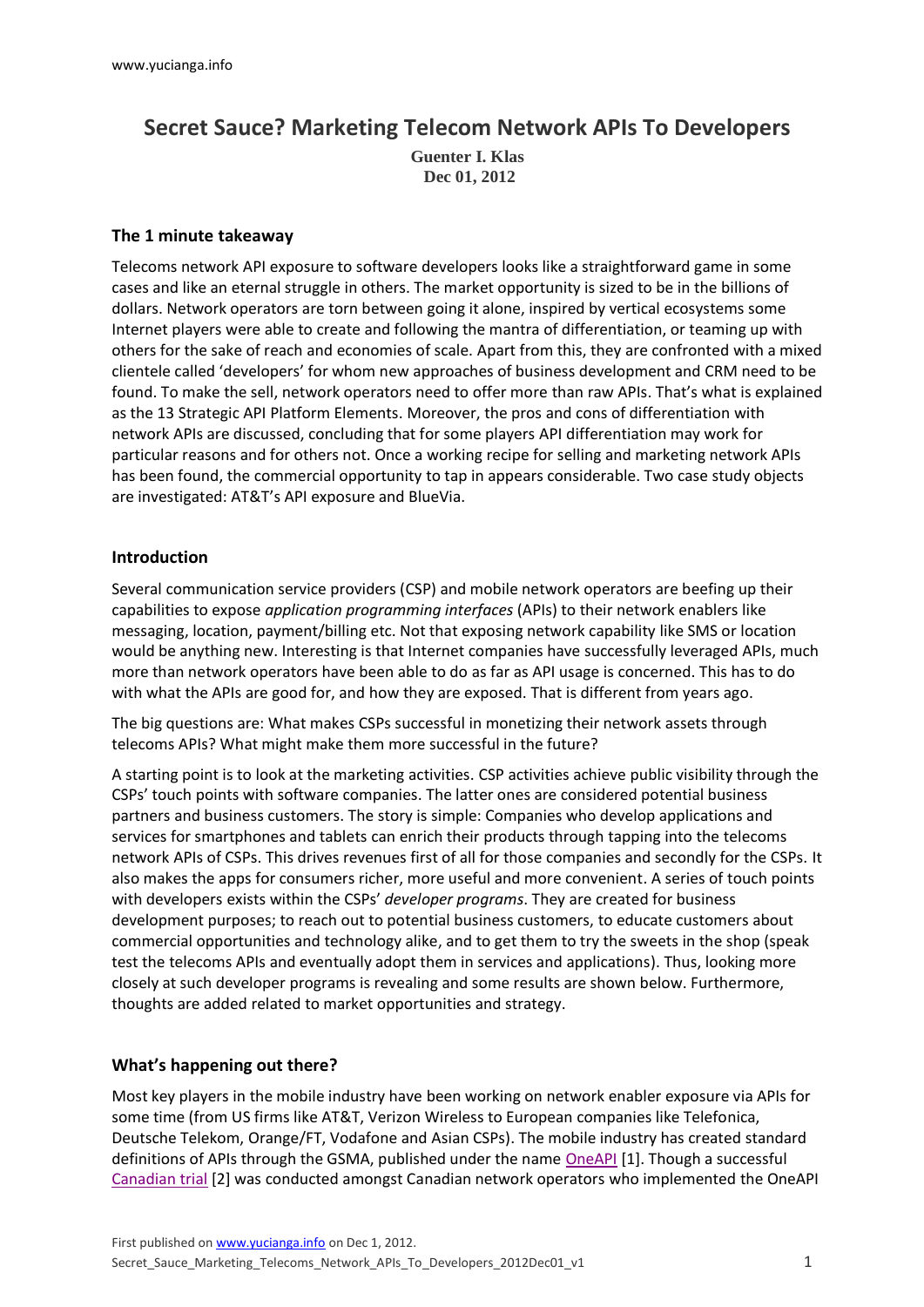interface specifications, wider harmonised cross-operator adoption is still pending and in the works e.g. in the GSMA.

#### The Dilemma

CSPs are wondering about how to approach this opportunity. Being competitors, they are driven towards differentiation. In the extreme, differentiation can mean deployment and marketing of completely different application programming interfaces. The [GSMA](http://www.gsma.com/membership/) [3] has nearly 800 operator (carrier) members. If every member went for their own proprietary APIs and tried to market them to software companies, the end would be near: It would be called lack of critical mass and total fragmentation. But this worst case is also unlikely to occur, because most CSPs wouldn't be able to afford such a strategy: The required efforts and costs are too high.

That fear drives them towards standardisation of APIs, however standardisation can be slow, and result in agreement on the lowest common denominator which might not always reflect the latest, newest innovation ideas. Unfortunately, cross-operator common API exposure across geographies doesn't only require agreement on syntax and semantic of programming interfaces. It also requires some supporting infrastructure. That needs to be defined, implemented, deployed and operated. And CSPs would need to get their own platforms ready to interwork with such common support infrastructure. That's complex and requires investment.

Not surprisingly, reality lies somewhere in the middle. Standardisation of syntax and semantic of APIs has been significantly progressed through the GSMA's [OneAPI initiative](http://oneapi.gsma.com/api-list/) [4], whilst several CSPs set out to explore and innovate on their own, in a quest to discover the key which unlocks the riches promised by APIs. Two initiatives are illustrative: [AT&T's API exposure program](http://developer.att.com/) [5] in the US and the [BlueVia initiative](https://bluevia.com/en/) [6] started by Telefonica in Europe and now supported by [Telenor](http://www.eurocomms.com/features/analysis/8602-telenor-joins-bluevia-and-urges-other-operators-to-follow) [30].

#### What's the issue?

If someone had identified the value-adding APIs which enable new value-adding applications and services, had exposed them to meet the needs of a significant developer community, had wrapped them into a diverse set of business models and offered them at the right price to generate win-win, then that someone would likely ride a wave of success and have a chance to recoup required investment or even make a profit.

There has been some good news in 2012, but not overwhelmingly much, indicating that the challenge is non-trivial. Which approaches have the aura of a degree of success? Which ingredients have they been trying out? Can we throw those into a pot and cook them up to distil a secret sauce of how to successfully design and market carrier network APIs?

For now, the answer is pending. Let's start the search by examining the two aforementioned API initiatives. However, before we do that, let's consider a potential ideal reference scenario.

#### **The reference scenario**

This shall be a hypothetical telecoms service provider. They have various telecoms core assets which they strive to monetise. This includes text messaging (SMS), multimedia messaging (MMS), geolocation of subscribers, context of subscribers (the speed of the network their phone is on, the capabilities of their smartphone,…), payment and billing infrastructure, and information related to subscriber identity.

They want to enable innovative smartphone/tablet and desktop applications which make the life of people easier, more enjoyable, more efficient and effective. They want to enable an application of FoodIsMyPleasure (FismP, pronounce 'fismip'), a hypothetical London Internet start-up.

FismP have cooked up the following Android app: It helps you search for bars and restaurants, shows your favourite place on a map and where your phone is at the moment. It can indicate whether any of your Facebook or LinkedIn friends are in the area. For a micro-payment it allows you to download any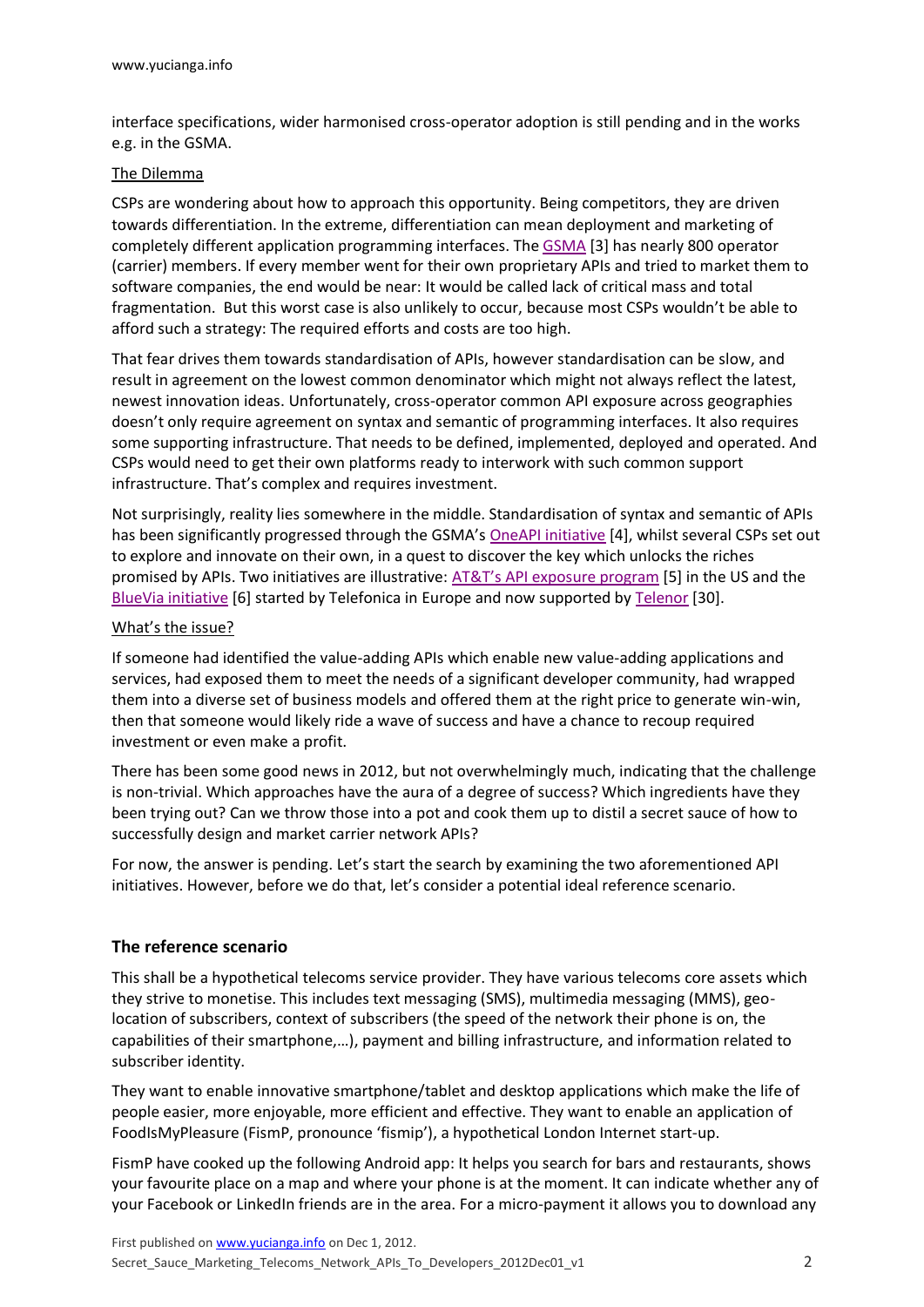recommended consumer-generated stories (text, pictures, audio, or video) linked to this place (someone fell out with someone else, tripped up a waiter, met a celebrity or fell in love with someone in the bar…). Once you have opted in to some T&Cs, you can type your own mini-story and upload it to the cloud as an author-on-the-go.

FismP's cloud-based analytics engine, powered by the carrier's Platform as a Service infrastructure wades through the user stories, establishes affinities and minimum distances between authors in a 10-dimensional space of parameters expressing user preferences, habits, likes and dislikes. For a £0.99 micro-payment you can purchase the result and get in touch with the identified person if you like and they have opted in. You can recommend the downloaded story to others. Depending on what you revealed about yourself the app notifies you about special sales offers along the route to your restaurant once you move within a radius of 200 meters of any relevant shops.

This app uses several of the carrier APIs: in-application payment API, SMS for billing notification, a geo-fencing API, a context API to discover whether your Android phone is on GPRS, Edge, 3G or even superfast LTE (thus, the app can decide to ship the downloaded story as text only or including audio/video). It also makes use of a Google map API, a Facebook and LinkedIn API.

You like this app. It is fun, it's sticky. 1.2 million of similarly wired people like it too. The carrier is able to throttle traffic on their APIs to avoid breakdown of their backend IT systems. They do API analytics (which APIs are used most; what app features are the big hits; is the API response fast enough …).

The carrier has pointed FismP to sources which explain how to program the application such that it doesn't empty the battery of your Android phone within an hour. Also the carrier people explained to the app people what to watch out for such that the app behaves network-friendly and doesn't participate in creating signalling storms when 1.2 million restaurant goers try it out simultaneously (The storm could be worse if FismP's server were down, however this is unlikely as FismP's server-side software runs in the carrier's Cloud). The FismP team has learnt about the carrier's APIs at one of the carrier's developer conferences. They followed up at a local hackathon to try out the APIs and things looked promising. To check out how an early app prototype would work on an Edge network and a 3G network, FismP got access to the carrier's network infrastructure and the carrier's network and terminal experts (actually they got some temporary office space at the carrier's labs). During the app design phase, the carrier pointed them to the company which later built their analytics engine. The chief nerd of that analytics company happened to sometimes hang out in the same office space.

End of last week, FismP had 1.2 million active app users. This week, FismP is launching their app for use in another 5 countries. FismP is setting price points for micro-payments in 3 different currencies, this with a few mouse clicks on the carrier's developer web portal. Revenue is flowing in multiple ways: The revenue from app downloads from Google is shared with FismP. In-application advertising revenues flow mostly to FismP, so does the revenue from micro-payments. Everybody gets a cut.

The FismP team told the carrier that the payment API was unwieldy and overly complex to implement. Promptly the carrier published a simpler one within 6 months. FismP is a bunch of software developers, 16 in total. The carrier has 160,000 employees on its payroll worldwide. Still, FismP feels like a valued partner, not a tiny fish hitting its nose against a colossus of a wale. The news spread. This week, another 5 FismPs knock at the carrier's door. With a key difference: Each of them comes with a new idea of application and wants the carrier to help them deploy it across iPhone, Galaxy, Lumia and BlackBerry, at minimal cost using HTML5. And by the way, it should work in the US, Europe, Latin America and Asia.

Now then, let's step into reality…

### **Focusing on two: AT&T and BlueVia initiative**

Both AT&T and Telefonica have done a good job in 2012 in pushing the boundaries of telecoms API exposure and getting closer to the reference scenario depicted above.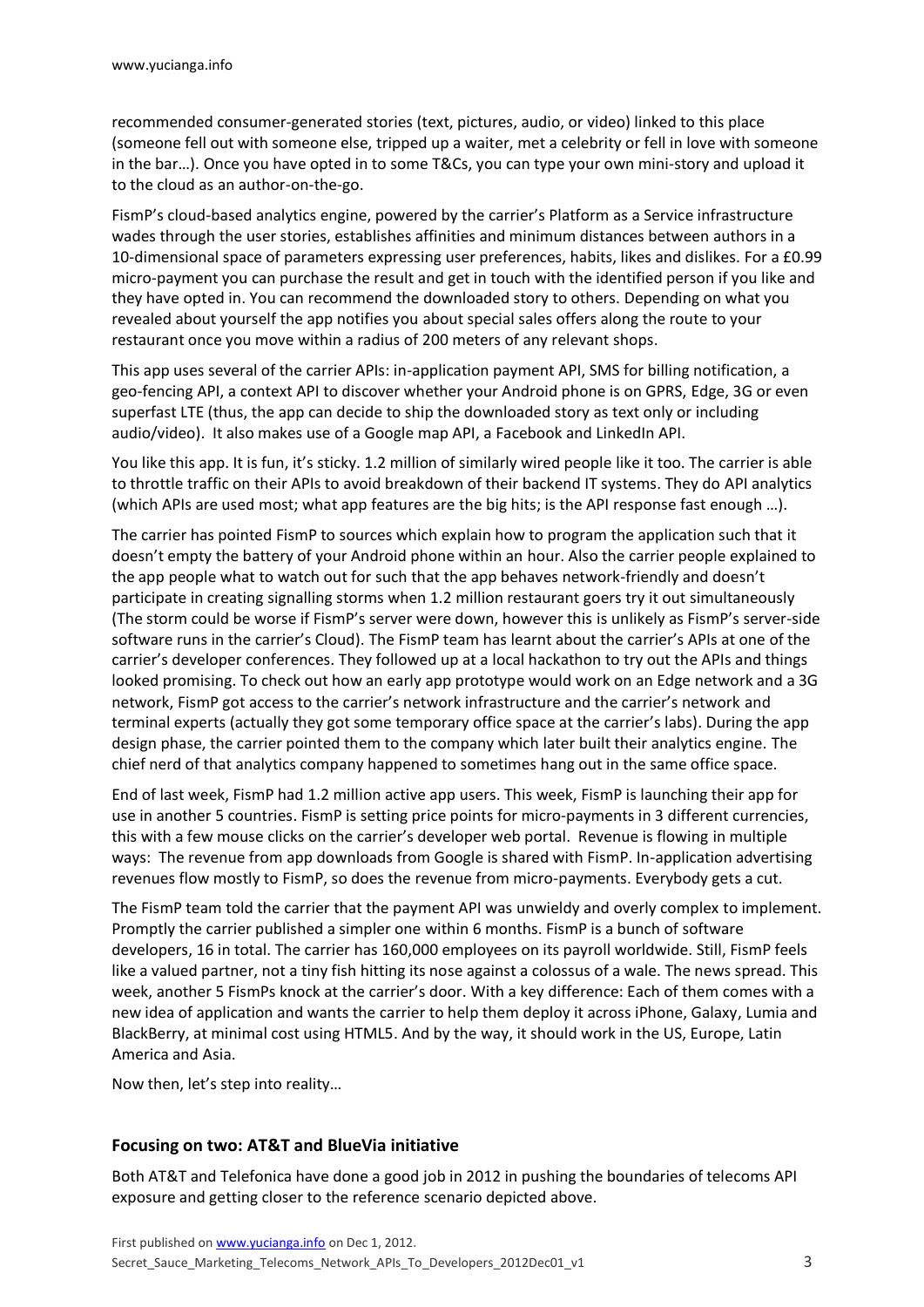AT&T is promoting telecoms enabler APIs through thei[r AT&T developer program](http://developer.att.com/) [5]. Telefonica launched the **BlueVia initiative** [6] to expose APIs and has recently managed to win Telenor to join them for BlueVia.

Looking at AT&T's approach and the BlueVia way of life, I noticed several common aspects, but equally some striking differences. Both seem to enjoy a degree of success, though it's not fully clear how developer outreach and media attention correlate with revenue and profit generation.

### **What are the strategic objectives?**

Obviously various ones are possible and each organisation will craft their own ones. There is the 'role model' API exposure done by non-telco companies like Amazon, Facebook, Netflix and many others. Exposing APIs is a way of doing business, from payment services, product search, to travel booking and entertainment.

So from a CSP point of view, why not utilise network assets like geo-location information, billing engines, databases with customer/subscriber and wireless devices information more effectively and monetize them through new channels? Thus, an obvious objective will be to monetize those assets through providing "a-lets-do-business" interface to interested companies. Those interfaces offered in good 2010+ style are Web/Internet APIs. Both our case study examples AT&T and BlueVia will most likely have that objective.

A second, maybe less visible goal, is to make use of CSP network assets more effectively and reduce the amount of CAPEX required otherwise.

The first objective of monetizing network assets through APIs has been discussed in various places, less so from a CSP perspective than from a developer perspective (as in [Developer Economics 2012](http://www.visionmobile.com/product/developer-economics-2012/) [7]).

The second objective of curbing unnecessary growth in telco network-related CAPEX might be even more challenging to implement through CSPs' API exposure. How would channelling B2B business through carefully defined APIs lower network CAPEX? An example would be a [Context API](http://oneapi.gsma.com/data-connection-profile-restful-netapi/) [8], which allows e.g. a news/media service to discover the wireless transport bearer a smartphone/tablet is currently using. Is it GPRS, 3G or LTE? The media content provider can then adjust the media types and amount of data sent to the smartphone with two effects: (i) It improves the customer experience (better response time) and (ii) it doesn't overload the CSP's network. It simply leads to a smarter, more intelligent use of deployed network infrastructure.

### **Who is the customer?**

In essence: Who needs telecoms APIs? The answer of the industry has been for a while: Big businesses and geeks (the sandal-equipped garage developers). They stand for two major categories also denoted short tail and long tail. The short tail is sometimes called the short head. The short tail stands for a few big companies offering big revenue potential. The long tail stands for a huge number of small and smaller companies down to the size of individuals whom the CSPs also regard as potential B2B customers.

Engagement with the short tail is well understood. Bilateral contracts e.g. between CSPs and say Google, Nokia, RIM, etc. for carrier billing may be one example. You go to the Google Play shop, buy some digital good and at checkout you get it charged to your carrier's bill.

In contrast, engagement with the long tail is much less understood. The long tail has been overhyped for some time. It's a promising customer group: Lots of potential B2B customers, all with smaller pockets (at least when they start out) but high entrepreneurial spirit and innovation potential. The next Netflixes or Twilios or Rovios (3 students + a business angel + a game like Angry Birds). Doing business with the whole of the long tail is more an art than a science. I suggested in the past that the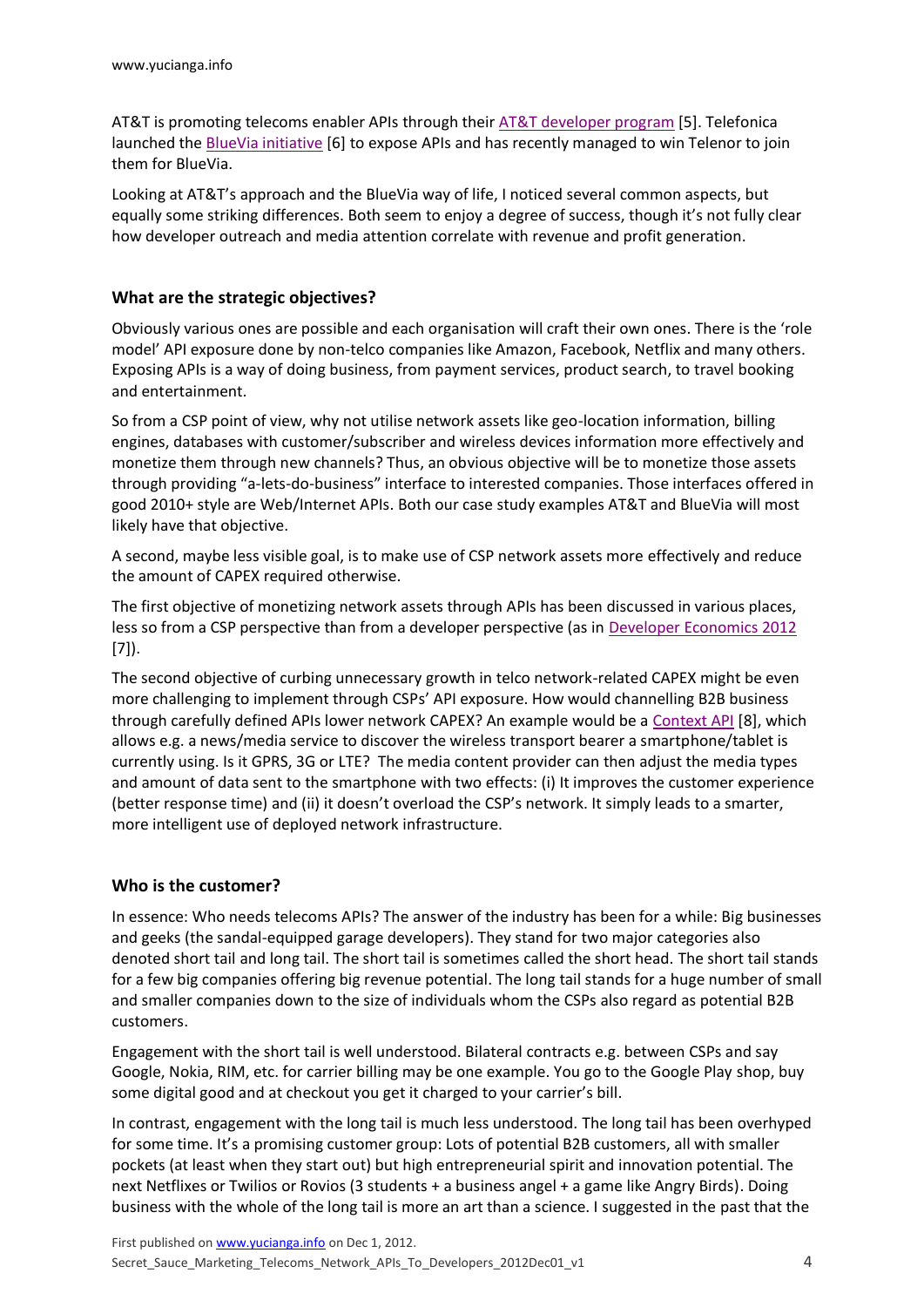long tail doesn't even exist because it is not organised. Whom to speak to? It neither has an industry association that would lobby for it nor a union that would spell trouble for it. It's jelly. Standing out from the crowd in their attempt to nail this jelly to the wall has been [BlueVia](https://bluevia.com/en/page/tour) [9].

Identifying the 'customer' for telecom network APIs is crucial. Depending on 'who' the customer is, customer engagement, sales force and customer relationship management (CRM) of the CSP will look different.

*Extreme case 1*: The B2B customer is a firm like Nokia or Google. Most likely, customer engagement by the CSP is highly targeted, customised, and bilateral, with toing and froing involved and legal departments of both sides raising their concerned voices and eventually giving their sign-off.

*Extreme case 2*: The B2B customer is a very small start-up, a bunch of mostly software developers. These guys don't have an Account Manager for CSP xyz nor do they have corporate lawyers. They have ideas. They are comfortable in being addressed in different ways: discovered at developer outreach events performed by the CSP; invited to show off their ideas and preference for Apple Macs; happy to discuss with likeminded people from the telco organisation wearing the same brand of jeans as they do. Apart from computers, monitors, a selection of smartphones and tablets, their most valuable asset is their coffee machine.

Within this spectrum of developers Vision [Mobile](http://www.visionmobile.com/product/developer-economics-2012/) [7] has identified eight developer segments (Hobbyists, the Explorers, the Hunters, the Guns for Hire, the Product Extenders, the Digital Media Publishers, the Gold Seekers and the Corporate IT). I recommend having a look at this unconventional customer segmentation. In my view, CSPs largely miss groups which lie within the boundaries of above extreme cases. Stay in the middle of the road and you get run over (and looked over). In the middle we find e.g. ISVs, mobile marketing agencies, system integrators and outsourced software development specialists. These are influencers and doers who should know about a new telecom API story. If there is truth in this kind of market segmentation, it further implies that the CRM of network operators focussing on 'developers' could in many cases do with a significant overhaul (if it exists at all and is affordable).

Are apps development companies exclusively waiting for CSPs to provide them with good offers and convincing USPs? Unfortunately not. The same developer companies are lured into the gardens of Apple, Google, Facebook, Samsung, Amazon, Twilio, Netflix, Appcelerator, Sencha, Bango, Boku etc. All of them offer APIs, supporting tools and other candy. This has mighty consequences for most of the CSPs. The CSP's API offering becomes easier to compare to other offers in the market. Developers will quickly find out: What is good fashion (e.g. RESTful API), what looks outdated and what's overpriced. A CSP who is unable to benchmark their API exposure effort to the ones of other leaders in the field is like Marks & Spencer in the UK trying to sell clothes to a 25 year-old enthusiast of en vogue fashion retailers Next or New Look.

Moreover, many CSPs are at risk of misjudging the market. To quote from  $[7]$  $[7]$ , "We have all come across the perennial cliché of the developer as an unshaven geek with long hair and sandals. This image is outdated." CSPs would be well advised to go and get to know their 'customers', this time also 'developers' = application software developing companies, not just end consumers.

### **Where to reach the customer?**

Network operators have a good history of doing business with enterprises. There is also a good history of selling APIs to a few, select top notch heavy-weight partners (e.g. for carrier billing). When it comes to selling telecoms APIs to apps developers, well, shall the API proposition be sold to their CEO in Europe? Or to the CTO in the USA? Or to the lead engineer and the software developers working for that company? Today there is a relevant trend to outsource apps development, e.g. to a team of software engineers in India. So then, a look behind the apps industry structure might be useful to figure out where to do physical developer outreach and in which language. What's the logic then of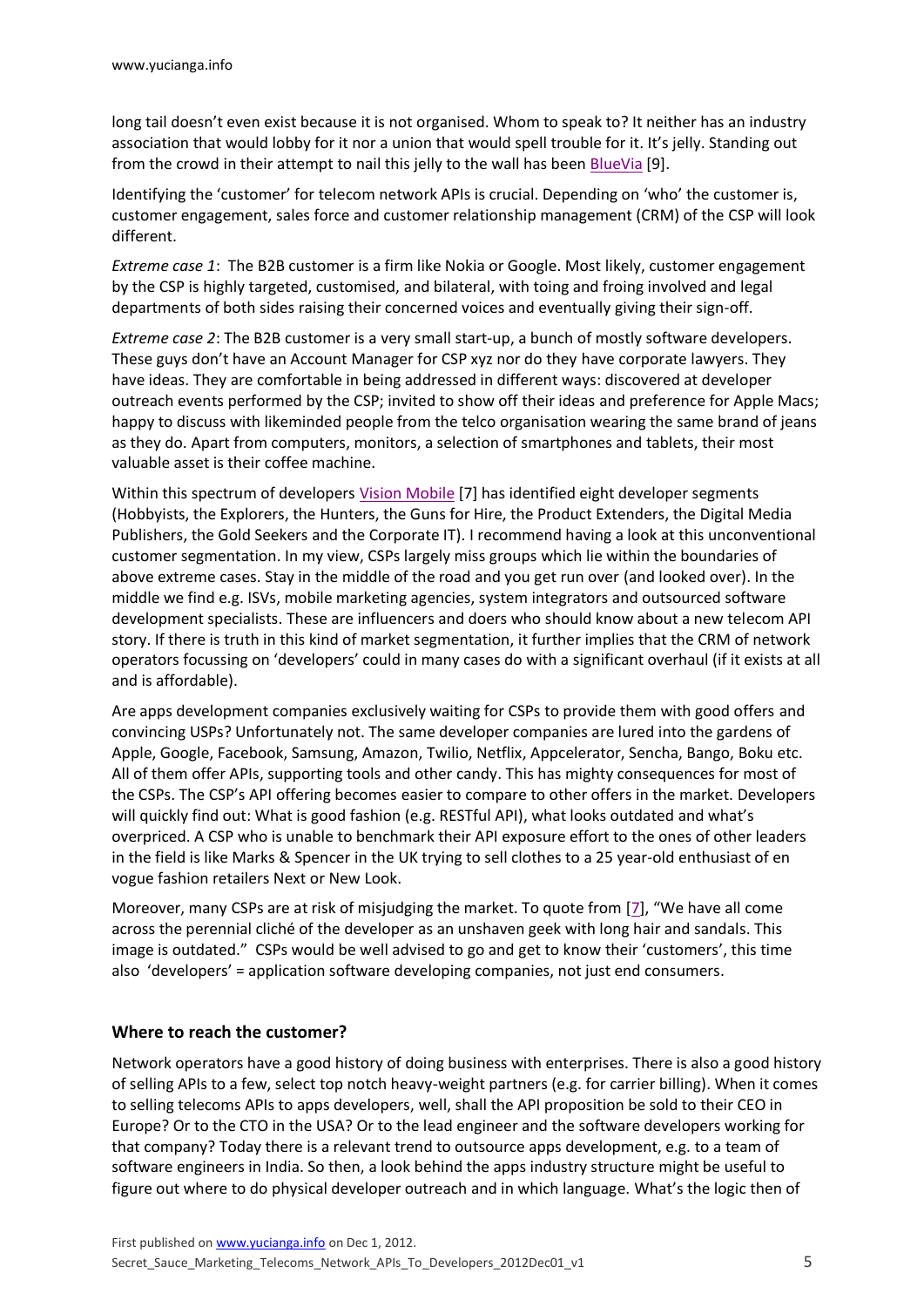running hackathons in the future in London and New York when the developers and software architects of the next millions of apps reside in emerging markets?

#### **What's the product to sell?**

From a telco perspective several products or services can be sold particularly to software companies and developers through APIs. Examples are: In-application payment and billing services, geo-fencing services, smartphone and user context information etc. But there is more collateral to those APIrelated sales: The CSP can equally sell other services to the same developer companies, like access to mobile advertising, to yellow pages business information, cloud storage, cloud backup etc.

### **What's required to execute the strategy? Strategic API Platform Elements**

A number of key ingredients are shown in the picture below.



### 1) Network API Exposure

First, CSPs need to have working APIs in place. Second, the APIs need to be offered in a simple, modern, and flexible way. To give examples: AT&T offer [a series of APIs](http://developer.att.com/developer/basicTemplate.jsp?passedItemId=12500043) [10], at least SMS, MMS, WAP Push, Location, Device Capabilities, Payment, Notary Management. In a similar way does [BlueVia](https://bluevia.com/en/page/tech.overview) [11].

Important is to offer the APIs in the style demanded these days. There is a bit of fashion sense even with software developers. Where big corporates have still enough money and experts to deal with technologies like SOAP and WSDL, smaller and nimbler organisations favour RESTful APIs based on HTTP. Those technologies refer to the way how information is queried from the telco's API gateway.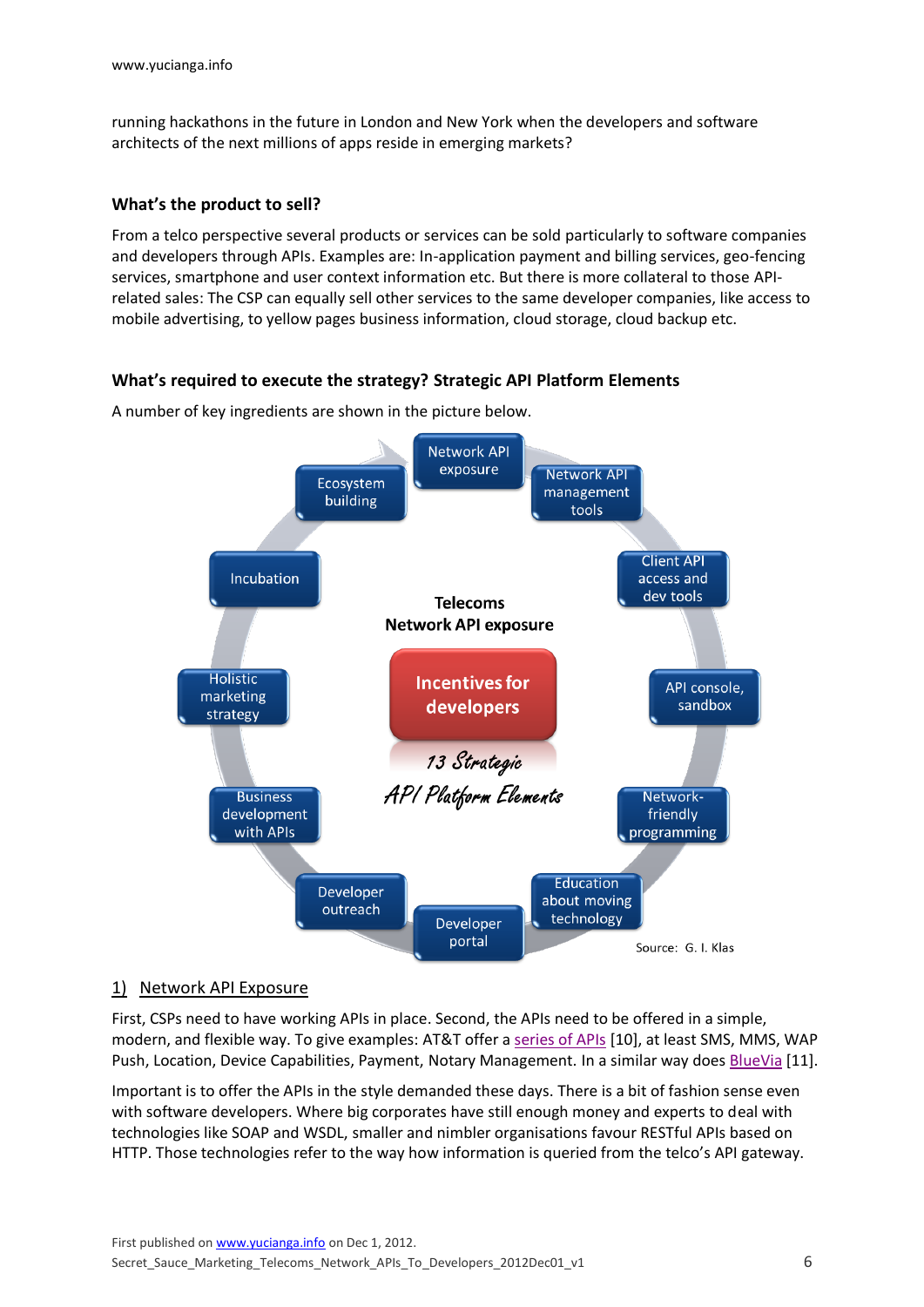Equally important is the simplicity in telling developers how these APIs actually work. This happens in the form of API specifications, most often in the form of a few lines on a website (e.g. the BlueVia [payment API](https://bluevia.com/en/page/tech.APIs.PaymentAPI) [12] or [AT&T Device Capabilities API](http://developer.att.com/developer/basicTemplate.jsp?passedItemId=13100102&api=Device%20Capabilities&version=2&method=&provider=) [13]) and stories about how such APIs are used.

Equally important is the provision of sample applications and sample code. So I go to AT&T's developer site, think I feel like programming in C# today, choose C# as my language, click on Device Capabilities and I'm shown --- well then, I better choose RESTful PHP, and indeed it shows me some PHP script code. To get to some application samples with BlueVia, I'm directed to Github.

Apart from this we of course need the entire infrastructure sitting behind an API: some API gateway, working interfaces to IT systems from network enablers to settlement and reporting systems.

### 2) Network API Management Tools

Such tools relate to

- traffic management of APIs (e.g. limiting access and over-usage through transaction throttling or setting quotas for API use by developers),
- functions that handle authorization and authentication,
- software that protects the API gateway from unauthorized access and denial-of-service attacks,
- features that ensure data protection,
- software that performs API analytics to understand the usage of APIs and
- software for API user management.

Such professional API wrap is particularly useful, once the API traffic breaks significantly above the first barrier of say a mere 100 API calls per day, more in the direction of Twitter's 13 billion API calls per day from May 2011. In the latter case, security, scalability, reliability and smooth operation are important.

Writing up a telco API specification (a few lines of script code put online), implementing the API in a gateway and issuing a press release is called exposure of 'raw APIs'. For the API company Apigee, such APIs ar[e naked](http://apigee.com/about/content/your-api-naked) [14]. Time has moved on. People are wearing fine cloth today.

#### 3) Client network API access and developer tools

If a game developer wants to offer their end consumers the feature to buy additional game levels, an in-application payment API is the right thing. The end consumer is presented with a simple payment page: Confirm purchase of next game level: price = \$1.99, will be charged to your carrier's bill. Click CONFIRM, T&Cs apply. Now, this payment API has an endpoint on the telco side and needs an access point in the smartphone application itself. The latter one needs to be created by the game developer. For this, the software people need tools to drive cost efficiency, when they plan to engineer such API endpoints: for the Java version of an application on an Android phone, for the HTML5 version of the same app so it can run on iPhone, the forthcoming Firefox OS smartphones and some Samsung tablets, for the slick Objective-C-based version of the app running on the iOS operating system of the next iPhone. Good luck without tools.

CSPs provide tools to different extents. For example, AT&T points to a series of [software development](http://developer.att.com/developer/forward.jsp?passedItemId=100026)  [kits](http://developer.att.com/developer/forward.jsp?passedItemId=100026) [15] (e.g. for Android, Windows Phone, BlackBerry etc.). They also recommend a toolkit for HTML5-based API access for developers who prefer apps development using HTML5, JavaScript and CSS. Equally AT&T has pointed developers to the use of client-side frameworks like Sencha Touch that speed up client-side development and serve as cross-platform tools too. Sencha Touch for instance assists developers in their application design with themes, off-the-shelf code for forms, charts, handling touch events, lists, carousel items and the like. Similarly, BlueVia offer a set of [code libraries](https://bluevia.com/en/page/tech.libraries) [16] that serve the purpose of wrapping the BlueVia APIs for use with Android, .NET, PHP, Ruby; this under the column 'Tech Stuff'.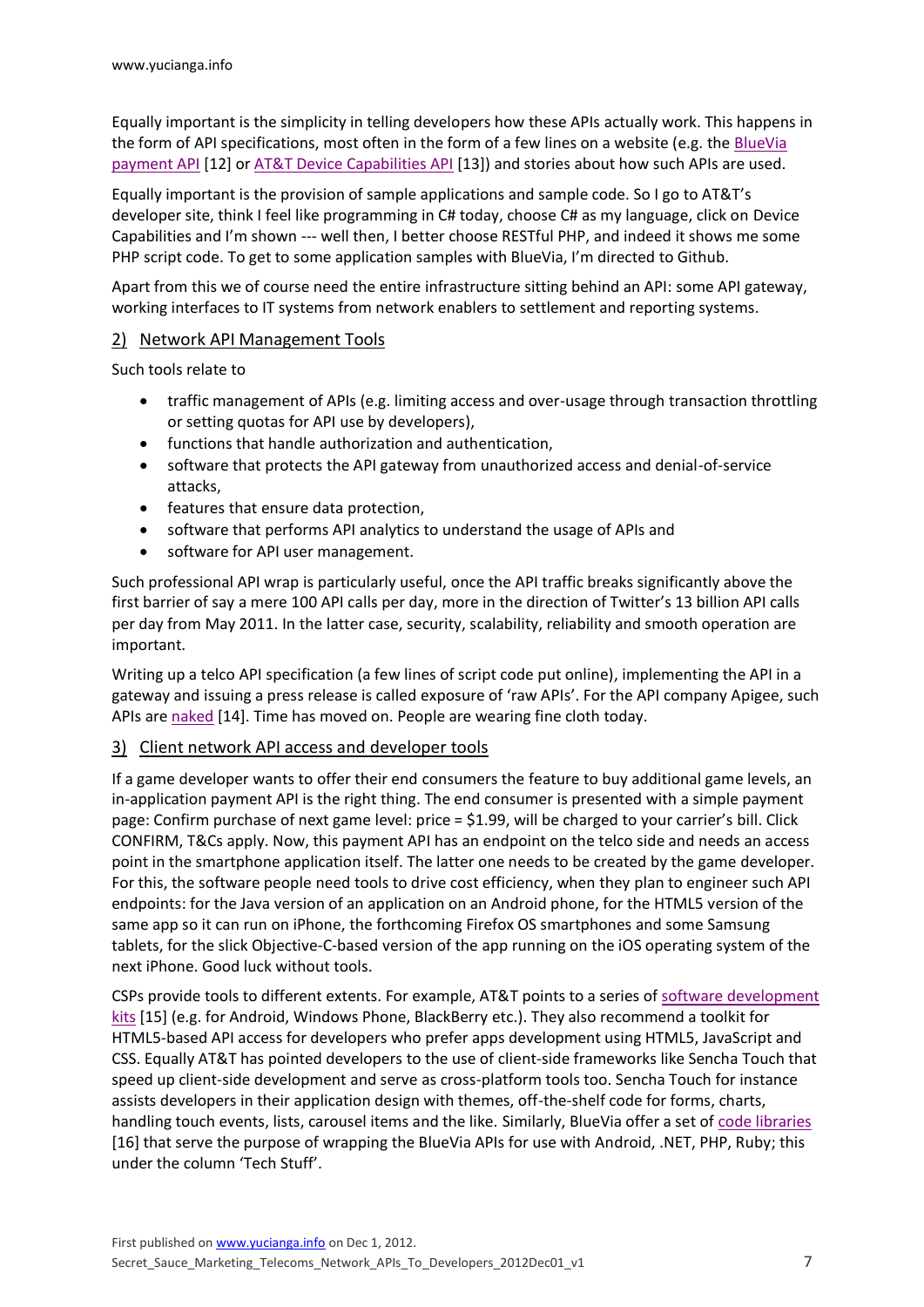CSPs will need to take care of hygiene factors in this API business. Just declaring an API is ready to be used won't do the trick. The competition in the form of over-the-top players is not sleeping, instead relentlessly suggesting they understand the needs of innovative new businesses better and are keen to offer them simplicity and short ramp-up time.

# 4) API Console, sandbox

This is often an on-line try-it-out service for developers to play around with the APIs of the CSP in order to understand how the different APIs work, what syntax and semantic the APIs impose on developers and what exactly is shipped from say an application on Android to the telco's API gateway in terms of messages. An example is the  $AT&TAP$ I Console [17]. A sandboxed environment to experiment with the offered network APIs goes in a similar direction.

# 5) Education about network-friendly programming

It is in the interest of CSPs to tell their B2B customers how to program applications such that they avoid two things: (i) devices with empty batteries in the hands of disgruntled consumers, (ii) networks overwhelmed by a flood of unnecessary signalling messages caused by apps and their corresponding application servers. Checking this for our two case studies, we find that AT&T promote the network friendly design of applications through multiple ways, including links to best practices for how to [program decent apps](http://developer.att.com/developer/forward.jsp?passedItemId=7200042) [18] and to the [AT&T ARO tool](http://developer.att.com/developer/legalAgreementPage.jsp?passedItemId=9700312) (Application Resource Optimizer) that enables developers to measure how well or bad their application performs on a mobile network [19].

ARO uses a data collector on the smartphone side to record various pieces of information. Then the trace file is shipped to analysis software which may run on a laptop. The ARO analyser is downloadable from AT&T and made freely available.

At the [Developer Summit 2012,](https://developer.att.com/developer/forward.jsp?passedItemId=9700278) AT&T explained to developers in a rather unique way the rationale for network-friendly apps, and gave advice on how to develop apps in the best way.

# 6) Education about the moving technology base

What happens to an eco-system when parts of its foundation age, or when disruptive technology emerges? The whole system may fall apart (as one may see with Symbian). Thus, educating B2B customers about what the near future may bring firstly helps to safeguard a young ecosystem against unanticipated threats and secondly highlights potential commercial opportunities which wait just round the corner and aren't that visible today. For instance, AT&T explain to apps software developers what the future brings in terms of new cellular radio technology like LTE and which new steps are undertaken by chipset vendors like ST-Ericsson, Texas Instruments, Broadcom, NVIDIA and the like. One may argue chipsets are far away from software development in HTML5 or Java, however innovation on chipset level (e.g. optimisations for graphics in HTML5, WebGL and others) is yet another enabler for the overall apps and API ecosystem.

# 7) Developer portal

This is a website that is the front-end of the CSP's B2B customer relationship management. A top notch developer portal provides amongst others education about the CSP's APIs, offers API-related tools, developer registration (including bank details for settlement purposes), references to deeper ways of collaboration with the CSP (e.g. through their venture capital arm or their collaboration zone), and most important an online process for getting a new application tested, certified and ready for launch in any preferred app store, market place or play garden.

Through the developer portal, developers may also be offered analytics for API usage. Through this, developers and CSPs can rank APIs in terms of popularity, throughput and API features which are in demand or out of favour.

The style of developer portals tells a lot: (i) about the target audience, (ii) how the API exposure team wants to be seen in the eyes of their corporate customers, and (iii) how holistic the outreach to developers is planned to be. In this regard, it's illustrative to compare **[BlueVia](https://bluevia.com/en/) and AT&T**.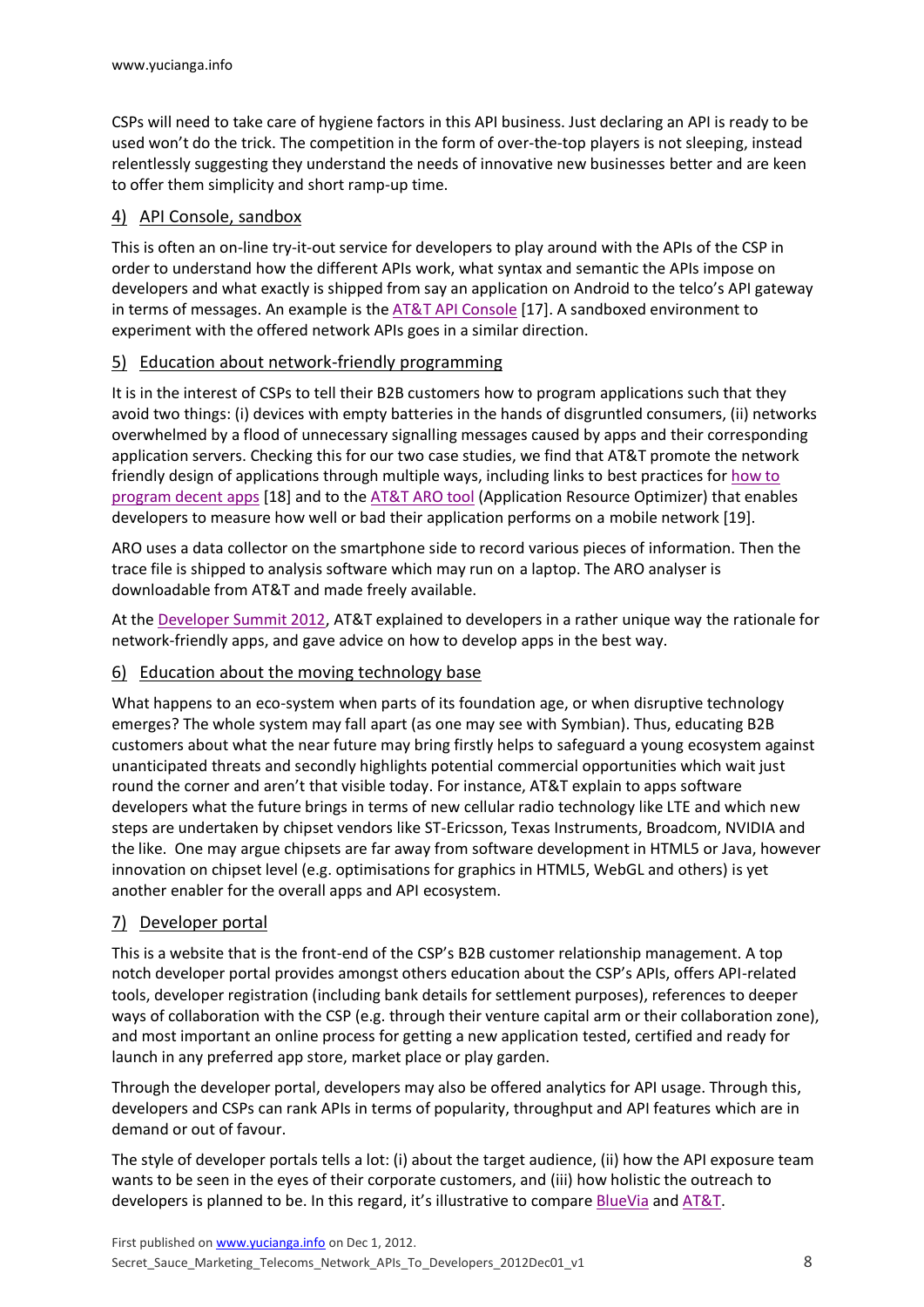### 8) Developer outreach

Other possible names would be CRM (customer relationship management), B2B Client Management, API Marketing & Sales…. Naming is indeed not to be discounted. Decision makers in a CSP with a telco-biased culture may not have any affinity with the notion of 'developer', mistakenly believing this mysterious 'developer' is largely irrelevant for their billion dollar business. Another CSP might want to 'modernize' their culture and wrap themselves in the cloths of an Internet company like Google, Yahoo, or Facebook, and thus adopt speak and slang common in those circles. Then 'developer' has a very important co-notation. It stands for software entrepreneurs, creative brains, founders of startups, clever people pregnant with the next breakthrough Internet ideas.

The business development approaches vary widely across CSPs when it comes to detail, though several use common ingredients. Those include major developer conferences (like AT&T's Developer Summit, the last one in Jan 2012, the next one in Jan 2013 at the Palms Casino Resort in Las Vegas, or BlueVia's many sponsored events as per their website). A further must-have ingredient is the hackathon.

A hackathon is a developer outreach event, designed more often for technical than non-technical attendees. During a hackathon, participants build mobile applications in real-time, in a relaxed, and often competitive atmosphere with some prizes waiting for the winners. Hackathons can be a doubleedged sword: If arranged well and staffed by the CSP with top technical experts, they generate impact, improve brand awareness and drive credibility. If executed poorly hackathons can backfire, e.g. when they are peppered with serious technical glitches or if CSP executives create culture clashes when lecturing in suits to software engineers hanging out in T-shirts and jeans on bean bags with laptops on their laps.

Often, developer outreach activities are organised into a Developer Program which is marketed to developers. Such a program will arrange for those developer conferences and hackathons. It will further support software developers through CSP expert blogs, forums, webcasts, webinars and face to face training events.

### 9) Business development with APIs

This refers to efforts to explain to customers (= developers) what the art of the possible is when customers have access to telecom APIs. Assume a CSP offers a geo-fencing RESTful API. So then, what to do with it? The proactive developer outreach of AT&T (at their [2012 Developer Summit](https://developer.att.com/developer/forward.jsp?passedItemId=9700278) [20]) explains how this API can be used to implement location-based marketing in shopping apps, how to combine this with an SMS API, and how to build on this for location-based marketing analytics. This is about planting ideas and spreading creative use cases. BlueVia has a section called [inspiration](https://bluevia.com/en/page/inspiration) [21], where BlueVia API customers share what they have created with the help of APIs. Again, the idea is to go beyond the naked API exposure.

### 10) Holistic marketing strategy

It is one thing for a CSP to promote their RESTful web APIs say for SMS (text messaging) or identity (Hey developers, go to web link xyz and there you find our new sexy API!). It's another thing to carefully tie things together and sell more than just the API access but equally additional, complementary, value-added services.

This includes promoting telco APIs in the context of different sectors like automotive or the machineto-machine industry.

Examples include AT&Ts knitting together of APIs with their IP TV business, the promotion of complementary cloud services like Storage as a Service and Compute as a Service plus AT&T PaaS offerings [20].

To pick an example, AT&T promotes the creation of U-verse enabled apps for app interaction with digital TV (e.g. TV as display, app as remote control + TV guide). A device associates with a digital TV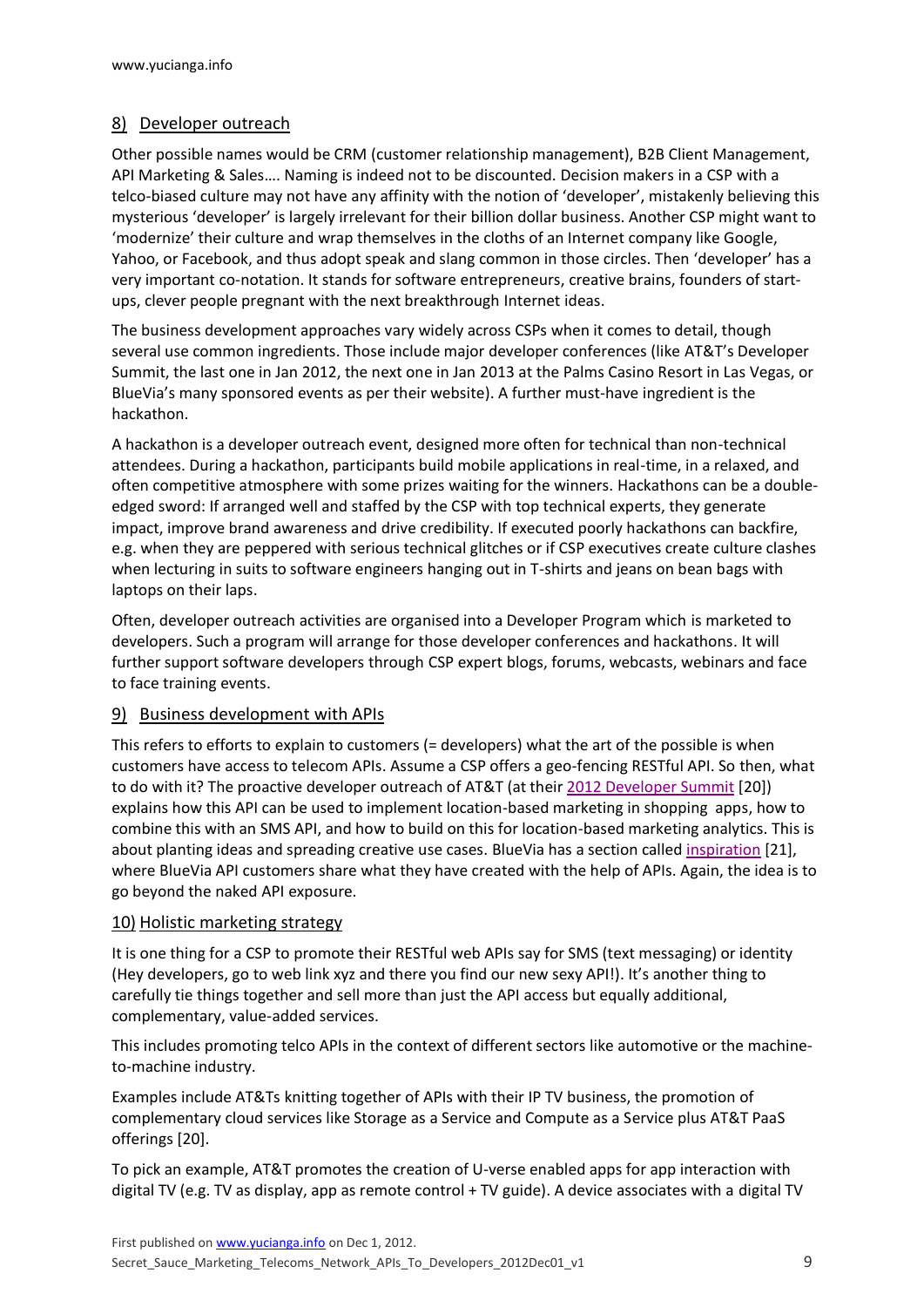receiver, then can use U-verse Enabled APIs to send commands to and retrieve information from the receiver. Such an API may also provide access to complementary TV channel data.

The cross-marketing strategy may also include promoting APIs of other CSP divisions through the same developer outreach channel. Back to our case study, AT&T promotes an API from another AT&T division, the Yellow Pages business.

Some CSPs offer apps developers not only help in creating their apps and enriching them with telco APIs, but also offer the apps a direct channel into the CSP's app store. An example of this has been AT&T, offering support to get a developer's application straight into their AT&T AppCenter, where the claimed USPs compared to Google Play and other app market places typically are: better apps discoverability and quality-assured content. Despite that, some statistics from June 2012 tell that the use of telco app stores as distribution channels has dropped to 3% of developers [7].

Overall, AT&T's developer outreach appears particularly holistic. The areas they cover in developer outreach range from network-friendly apps design, apps impact on the CSP's network, awareness of terminal and network technology roadmaps, integration with mobile advertising to design for security and dealing with privacy issues.

### 11) Incubation

Several CSPs have realised that a gentle nurturing is often useful to get the ball rolling and to lower the hurdles for potential B2B customers to engage with telecom services and APIs. Both of our two case study objects have put in place related incubation zones. AT&T operate their [AT&T Foundry](https://www.foundry.att.com/) [22], Telefonica operate their incubator called [Wayra](http://www.telefonica.com/en/digital/html/venture_capital/wayra.shtml) [23].

The AT&T Foundry for example offers interested companies workspace, the opportunity to work on vertical sector projects (e.g. for mHealth) and project coaches. The Foundry is also a meeting place for management and experts from AT&T and those interested companies. Goal is to work together and collaborate on new products and services. Speed dating and technology demonstrations are a typical ingredient of an incubator. An objective is short time to market and fast project cycle time.

Equally the CSP may offer a company access to the CSPs network for advanced testing purposes. Some CSP incubators also knit venture capital support into the overall proposition. An example for that is Telefonica's Wayra, which is also promoted to developers through BlueVia.

Some CSP incubators keep the relationship between CSP and  $3^{rd}$  party company a 1:1 relationship. Others promote cross-fertilisation between the companies under the same incubator umbrella. The AT&T Foundry is an example of that if we believe one of their claimed success stories.

As one would expect, incubators tend to be located in areas which have proven to be breeding places of innovation. Thus, we find AT&T Foundry branches e.g. in California, Texas, and Israel.

### 12) Ecosystem building

The logic behind this is the recognition that lots of collateral is required to get a core business idea to successfully take off. In many cases, this relates to investment for which it's difficult to generate a business case for it in isolation. Many such investments contribute to the bottom line only indirectly. They cost money, but it's difficult to attribute any revenue directly to them.

As demonstrated at their major annual developer conference in 2012, AT&T incorporate vendors directly into their developer outreach story under the brand of AT&T (e.g. Samsung as smartphone innovator, Microsoft and RIM as platform providers). This requires extra convincing and coordination effort, likely with no immediate payback. It's about building an ecosystem and that requires some scaffolding and supporting pillars.

#### 13) Incentives for developers

The importance of interesting commercial models and incentives for developers has been pointed out e.g. by [Telco 2.0 Research](http://www.telco2research.com/articles/AN_apps-apis-facebook-skype-imessage_Summary) in [27]: "Operators have not yet made it sufficiently attractive for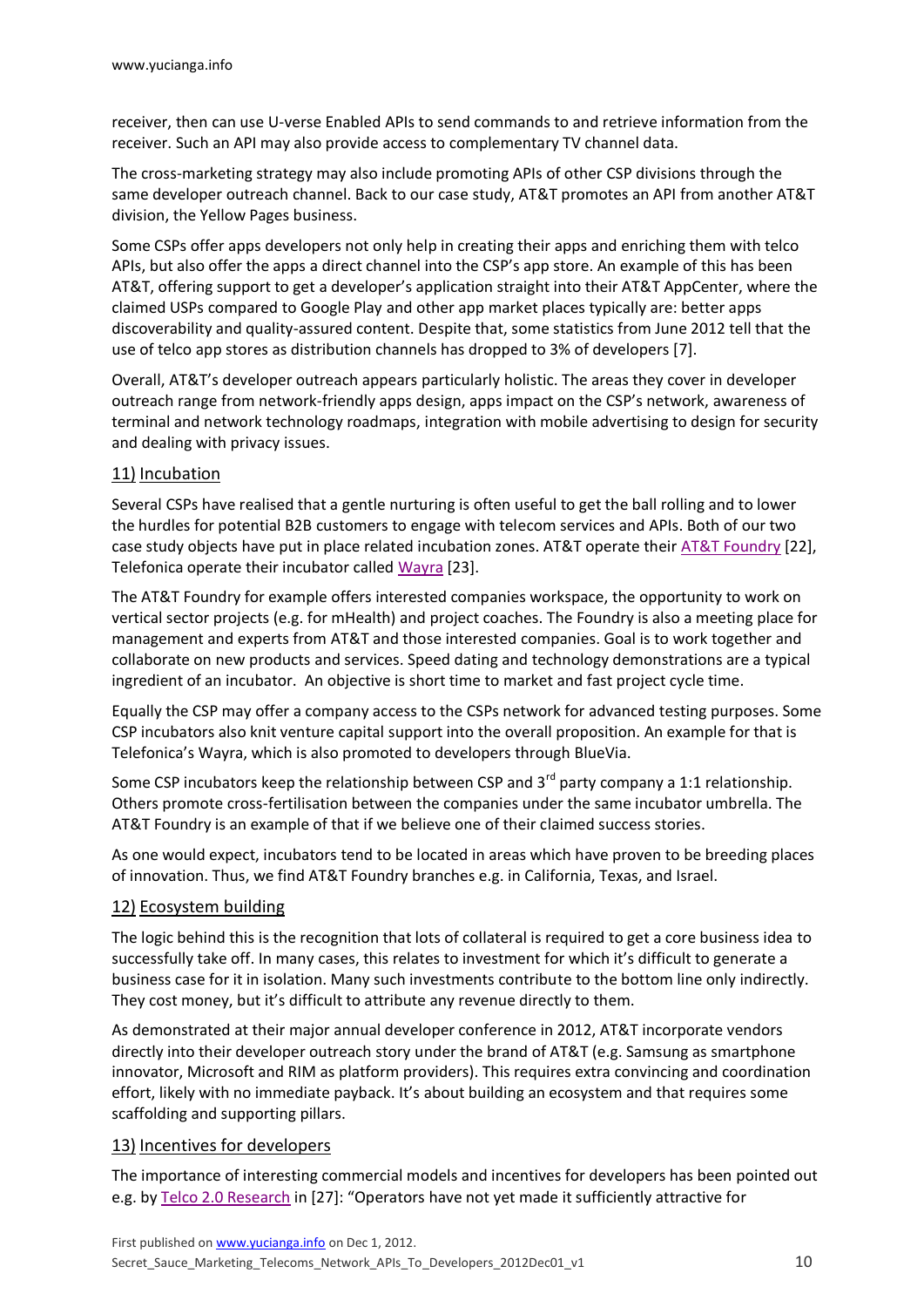developers and content owners to build solutions that incorporate network APIs". I like to add that when we go shopping we tend to not simply buy stuff because it has a good price (commercially attractive). We try to understand what we can do with the stuff. Thus, the seller needs to explain the benefits and opportunities to the buyer. Ergo: CSPs need to explain the benefits of using telecom APIs inside apps. This relates much to the points made above on 'business development' and 'holistic marketing strategy". Commercial incentives are not good enough. The downstream opportunities from using telecom APIs must be explained in vivid colours to apps developers. AT&T has done a great job on the latter at their 2012 Developer Summit. BlueVia was apparently first in innovating with new commercial models and actually [paying developers](https://bluevia.com/en/page/biz.businessmodels) instead of charging them (e.g. paying 10% of revenues from sent messages, [28]).

### **Unique selling points of telecom operators**

As Developer Economics argued, Facebook could become an increasingly attractive platform for apps developers. The platform is over the top, not bothering about smartphone and tablet operating systems. And Facebook can offer APIs similar to the ones which CSPs are offering today: e.g. an API for messaging, an API for voice and video calls (via webRTC), payment, and location via GPS.

What is the competitive edge of CSPs in this game? Well, it lies in their closeness to the networks and IT systems (like billing) which they operate, in the ability to improve quality of service and provide QoS on demand, in the data they get from and about customers and their devices, their insight into all kinds of wireless consumer, business and industrial (M2M) devices and their ability to work with any kind of vertical sector (from automotive, health to utilities and insurance), from SMEs to multinationals.

### **Is telecom network API success dependent on smartphone/tablet operating systems?**

This question is relevant insofar, as telecom APIs must be accessed from inside an application directly on a smartphone or tablet or from the application server the device-resident app is connected to.

Assume, a lot of apps make a call to APIs directly in their software code on the phone (e.g. by issuing HTTP commands in good REST style). From a CSP perspective it will be interesting to recall that the dominant device OS platforms are iOS (Apple) and Android (Google). A study from June [7] states that developers are abandoning other platforms at impressive rates (BREW (Qualcomm): 60% of developers plan to jump ship, Bada (Samsung): 49% of developers, BlackBerry (RIM): 41% tend to not develop any apps for it anymore). Windows Phone is said to gain developer mind share.

What it means: There is a degree of unfortunate dependency. CSPs are dependent on getting their network API endpoints exposed in iOS, Android and Windows Phone with priority. But then, at least Apple and Google are not ranked by CSPs in the top league of the most network operator-friendly and open-minded cooperation partners. Native applications usually have good access to native platform APIs, but those are dictated largely by Apple and Google for their platforms. This can present a bottleneck for CSPs. Ideally, CSPs like simple, elegant API end points exposed through the development environments used for creating iOS and Android applications. That explains at least partly the importance of SDKs (to wrap API endpoints into the relevant programming language environment that is prevalent on the different operating systems) and the reason why CSPs like the deployment of HTML5/JavaScript apps via browsers and web runtimes. An open system like Mozilla's Firefox OS, which can be shaped by CSPs sounds like a paradise in this regard.

# **Differentiation versus going it alone**

Should CSPs strive to harmonise the telecom APIs they offer to corporate developers? There are pros and cons to this.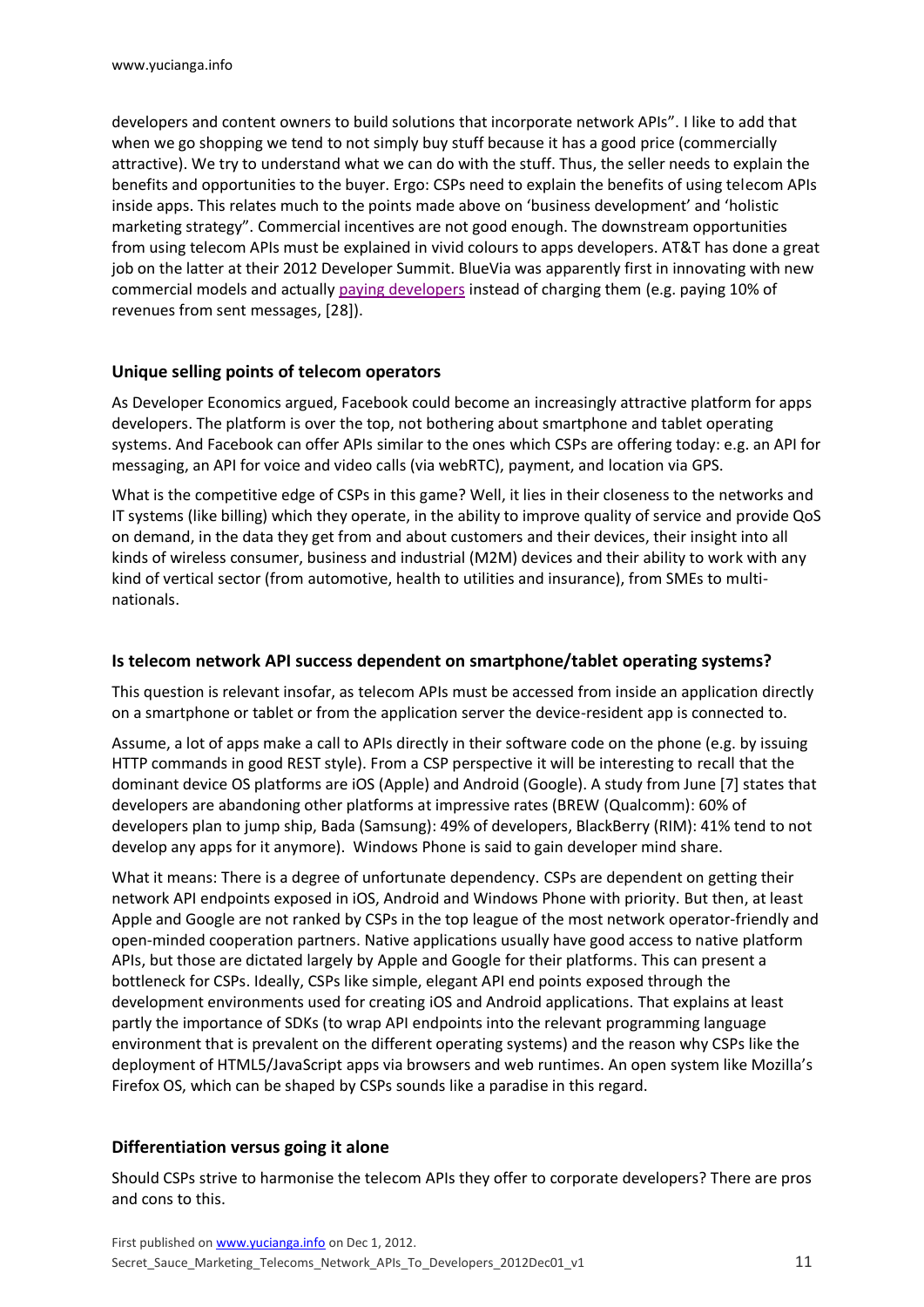Benefits of API harmonisation include

- Less effort for developers who want to create apps for consumer use across operators (e.g. a network context-aware application to be marketed across Europe for use on any mobile network like O2, T-Mobile, Vodafone etc.).
- Greater usage of network enabler infrastructure of a given network operator. E.g. if a US developer registers with AT&T's developer program and the app makes use of an AT&T device capability API, this app will work nicely on the AT&T network. If European network operators support the same API, the app can be sold to European consumers as well, who use the networks of European carriers. The app could then make direct use of the APIs exposed by the European operators. That's where more traffic to (here the European) network enablers is generated from the US application (like to a database that knows about a user's device capabilities and a user's context and preferences).
- Increased size of the addressable market for a developer company. In above example the apps download market would go beyond the US and include European countries as well.

Downsides of harmonised API implementation and exposure

- It can take a long time, requires consensus and (quasi) standardisation processes.
- It most likely requires extra investments in infrastructure to support the harmonised APIs.

In contrast to API harmonisation as suggested by the GSMA OneAPI Initiative stands the call for differentiation. Whether differentiation in telecom APIs makes sense depends on additional factors. It's also about eyeballs and attention span. Software companies have limited resources and channel them to the most profitable areas. Earlier in 2012 the Developer Economics report [7] estimated a developer mindshare of 76% for Android and 66% for Apple's iOS operating system. The report cites user reach as the top platform selection criterion used by developers. This tells a lot about what drives the interest and attention of developers.

The current situation speaks in favour of iOS and Android, magnets of developer attraction. But does it speak in favour of proprietary AT&T or BlueVia APIs? The former are only supported on AT&T's US network, the latter only by some Telefonica and Telenor operations? The urge to differentiate when done with the APIs (namely syntax and semantic, having different APIs like sweets in a candy store) can be a shot in the own leg as it works not in favour of end consumer reach, which as we learnt is of prime importance for developers. If a company develops a smartphone/tablet application that uses AT&T APIs, then the company reaches many US customers, but has to rework the software to let it be of benefit to European customers say on the Telefonica, Vodafone, or Deutsche Telekom networks. That's not exactly cost efficient.

Also, important to be clear: Companies can differentiate through API syntax/semantic, but equally through many other features (new APIs, API platform performance, developer outreach, business models etc.).

Those who argue that CSPs must differentiate *with syntax and semantic of APIs* implicitly discount the feedback of developers who say their number 1 criterion to choose a platform (with all its fancy differentiated features) is reach and number of eyeballs. It's apparently not the fancy bells and whistles of a proprietary API. However, the argument I just made can fall apart when the party who differentiates can indeed deliver (on its own or through an alliance) enormous reach and sufficient number of eyeballs.

Now assume consumers download their apps mostly in the country where they live, go to work and meet their friends. As far as telecom APIs are concerned, an app would tap into the backend of the carrier network which a consumer is using in that country. Next take the following statistics from [7]: In 2012, developers identified North America as the biggest apps download market (41%). Equally, developers have reported pay-per-download as the most important revenue source in 2012. Thus, the US market is somehow unique in terms of (i) size of global consumer app demand, and (ii) sufficiency for revenue generation for developers. This because app demand implies app downloads and since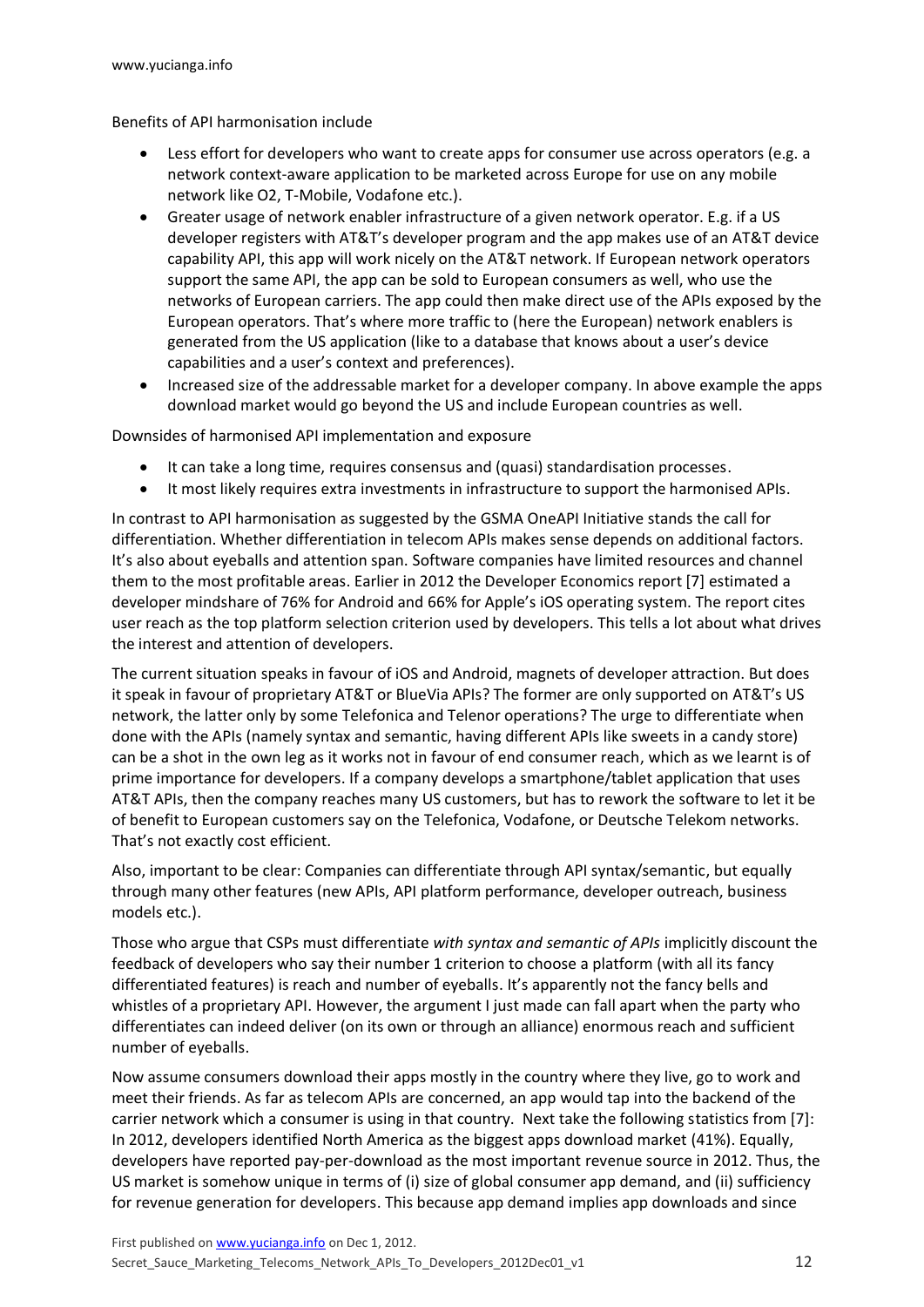pay-per-download is the most widespread business model, it also generates good revenue. For many developers it will today generate revenues sufficient enough to not bother about other geographical markets and to not demand cross-country/cross-operator harmonised network APIs.

How important is it then for US network operators like AT&T to harmonise their telecom API exposure with their colleagues from Spain, Germany, Russia, and India? Today, not that important one may argue. Only looking at the monetization through apps downloads, the US market is large and thus a great incentive for apps developers (there is no need to be greedy). Getting those apps fitted now with proprietary telecom APIs is possibly a greater opportunity than waiting for international harmonisation of telecom APIs plus implementation in API gateways around the globe. The latter risks letting the opportunity slip if we believe in the hypothesis that the developed markets will one day get saturated with apps (also driven by already high smartphone penetration) and the next 10 million of apps will be created for use in emerging markets as forecast in [7].

In contrast, using the same statistics, harmonising telecom APIs for download markets in Asia, Latin America and Africa would make those markets together an even bigger opportunity (48%) than the US alone (41%) in terms of apps demand. Is this the logic of Telefonica and Telenor with BlueVia? It would fit to the idea of promoting BlueVia APIs in Brazil, complemented with the launch of a web-based phone by Telefonica in H1 2013. Telenor also has some emerging market footprint (India, Pakistan, …).

To quote from [7] (fair to say that the report was co-sponsored by BlueVia): "The next 10 million apps [added: which can make use of telco APIs] are not going to come from the current leading markets, but from BRIC (Brazil-Russia-India-China) demand for localised apps." Today, we could add Africa (back in 2001, Africa didn't make it into Jim O'Neill's concept of developing economies).

From this analysis one could argue: In the short-term, it's important for AT&T to get the US apps market equipped with telecom APIs. In the mid- to long-term, the apps growth rate may decelerate in the US. For BlueVia the short-term opportunity in Europe appears smaller. The story would be more about investing in the short-term for a bright future, i.e. establishing BlueVia APIs in those regions which promise rising smartphone penetration together with growing apps literacy and within those big regions in countries where coverage with wireless broadband networks is likely to happen first: Somewhere in Latin America (e.g. Brazil), Asia (incl. India + China), Russia and Africa.

### **Money making machine?**

To which extent then is telecoms network API exposure a component for a profit-generating engine? The answer to that question will be known by the corporate finance teams of the big players who have invested millions of dollars and euros. The question relates to more than the economics of apps for developers.

Apps can generate revenue. Software developers develop mobile applications to generate profit. The foundation of revenue is reach with consumers (many millions of eyeballs is good). On that foundation they build revenue from pay per download, freemium models (free download, payment for an upgrade or premium content), in-application payment (for an application feature), subscriptions, in-application advertising, royalties from pre-installed applications on phones and others. A game like Fruit Ninja creates [\\$1 million per month in total revenue](http://adage.com/article/digital/mobile-app-economics-fruit-ninja-makes-400-000-a-month-ads/235965/) for the developer [24]. CSPs can make a cut from those good revenue streams. But then other reports (including a controversial story in the New York Times from Nov 2012) say that lots of apps developers don't generate sufficient revenues to secure a profit [\[25\]](http://www.nytimes.com/2012/11/18/business/as-boom-lures-app-creators-tough-part-is-making-a-living.html?_r=2&pagewanted=all&), [\[26\]](http://blog.finette.com/2012/11/20/the-false-economy-of-apps/). So money goes round, though not to everybody in equal measures.

CSPs are not only dependent on successful software developers using the telecom APIs. The stack of hurdles is much higher: First, apps developers must be convinced to make use of say AT&T or BlueVia APIs. Once an app developer is "signed up" the application must actually be used over time. Otherwise it would only generate e.g. a one-off revenue spike (from app download) but little inapplication payment and advertising revenue. A problem is that end consumer engagement with a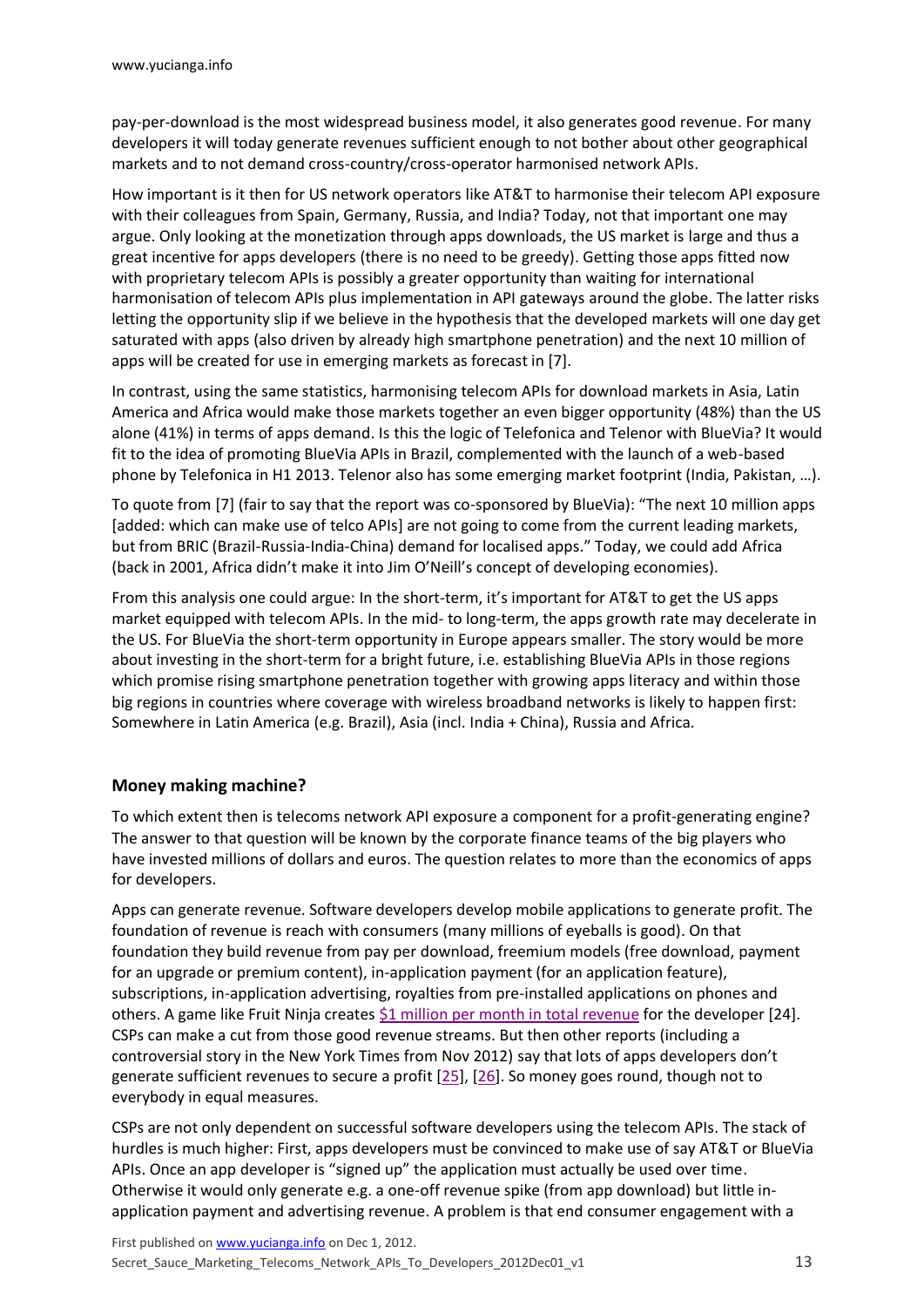given application falls sharply after download of the app (a figure from [7]: only 24% of users continue using an app three months after download). What's then happening with all the potential in-app advertising and in-app payment revenue? If consumer engagement with many apps drops off quickly after download, the more important it is for CSPs to see a continuous stream of new apps coming online *over time*, all equipped with network APIs. That speaks in favour of a CSP undertaking continuous and relentless multi-year CRM and developer outreach, in promising geographies and in local language.

Above is just one example to show that CSPs don't have full control over the cash generation ability of network APIs. However, they can influence the odds of success. Despite all the finer details and the complexity of the overall endeavour, one thing should become clear: Stuff must be attractive. Not only the apps created by developers but also the shopping malls and candy stores expected by corporate developers from network operators (see the 13 points earlier). This gets us closer to something like the reference scenario described above.

Overall, according to another [report](http://www.mindcommerce.com/Publications/TelecomAPI_2012-2016.php) [29], the future is bright for telecommunications network APIs: Quote: "The average volume of API transactions for a Tier 1 wireless carrier will significantly increment over the next four years [added: from 2012 – 2016] eventually reaching 94 Billion transactions a month on average." That would be a lot for a single carrier, given that Netflix had 10 billion API calls a month in Jan 2011. Maybe things come together in the end …

### **References**

- [1] GSMA OneAPI:<http://oneapi.gsma.com/>
- [2] GSMA OneAPI in Canada:<http://www.slideshare.net/oneapilive/gsma-oneapi-gateway>
- [3] GSMA[: http://www.gsma.com/membership/](http://www.gsma.com/membership/)
- [4] OneAPI API list[: http://oneapi.gsma.com/api-list/](http://oneapi.gsma.com/api-list/)
- [5] AT&T developer program: [http://developer.att.com](http://developer.att.com/)
- [6] BlueVia site[: https://bluevia.com/en/](https://bluevia.com/en/)
- [7] Vision Mobile:<http://www.visionmobile.com/product/developer-economics-2012/>
- [8] OneAPI Data Connection Profile API:<http://oneapi.gsma.com/data-connection-profile-restful-netapi/>
- [9] BlueVia tour[: https://bluevia.com/en/page/tour](https://bluevia.com/en/page/tour)
- [10] AT&T network APIs[: http://developer.att.com/developer/basicTemplate.jsp?passedItemId=12500043](http://developer.att.com/developer/basicTemplate.jsp?passedItemId=12500043)
- [11] BlueVia APIs[: https://bluevia.com/en/page/tech.overview](https://bluevia.com/en/page/tech.overview)
- [12] BlueVia payment API:<https://bluevia.com/en/page/tech.APIs.PaymentAPI>
- [13] AT&T Device Capabilities API: [http://developer.att.com/developer/basicTemplate.jsp?passedItemId=13100102&api=Device%20Capabiliti](http://developer.att.com/developer/basicTemplate.jsp?passedItemId=13100102&api=Device%20Capabilities&version=2&method=&provider) [es&version=2&method=&provider=](http://developer.att.com/developer/basicTemplate.jsp?passedItemId=13100102&api=Device%20Capabilities&version=2&method=&provider)
- [14] Apigee White Paper: "Is your API nacked? Roadmap considerations for API product & engineering managers" <http://apigee.com/about/content/your-api-naked>
- [15] AT&T SDKs and tools[: http://developer.att.com/developer/forward.jsp?passedItemId=100026](http://developer.att.com/developer/forward.jsp?passedItemId=100026)
- [16] BlueVia libraries to wrap APIs[: https://bluevia.com/en/page/tech.libraries](https://bluevia.com/en/page/tech.libraries)
- [17] AT&T API console[: http://developer.att.com/developer/basicTemplate.jsp?passedItemId=12700057](http://developer.att.com/developer/basicTemplate.jsp?passedItemId=12700057)
- [18] AT&T links to best practice for apps programming:
- <http://developer.att.com/developer/forward.jsp?passedItemId=7200042> [19] AT&T Application Resource Optimizer ARO:
	- <http://developer.att.com/developer/legalAgreementPage.jsp?passedItemId=9700312>
- [20] AT&T Developer Summit 2012:<https://developer.att.com/developer/forward.jsp?passedItemId=9700278>
- [21] BlueVia Inspiration section:<https://bluevia.com/en/page/inspiration>
- [22] AT&T Foundry: https://www.foundry.att.com/
- [23] Telefonica's Wayra: [http://www.telefonica.com/en/digital/html/venture\\_capital/wayra.shtml](http://www.telefonica.com/en/digital/html/venture_capital/wayra.shtml)
- [24] http://adage.com/article/digital/mobile-app-economics-fruit-ninja-makes-400-000-a-month-ads/235965/
- [25] [David Streitfeld](http://topics.nytimes.com/top/reference/timestopics/people/s/david_streitfeld/index.html) "As Boom Lures App Creators, Tough Part Is Making a Living", NYT, November 17, 2012 [http://www.nytimes.com/2012/11/18/business/as-boom-lures-app-creators-tough-part-is-making-a](http://www.nytimes.com/2012/11/18/business/as-boom-lures-app-creators-tough-part-is-making-a-living.html?_r=2&pagewanted=all&)[living.html?\\_r=2&pagewanted=all&](http://www.nytimes.com/2012/11/18/business/as-boom-lures-app-creators-tough-part-is-making-a-living.html?_r=2&pagewanted=all&)
- [26] Pascal Finette[: http://blog.finette.com/2012/11/20/the-false-economy-of-apps/](http://blog.finette.com/2012/11/20/the-false-economy-of-apps/)